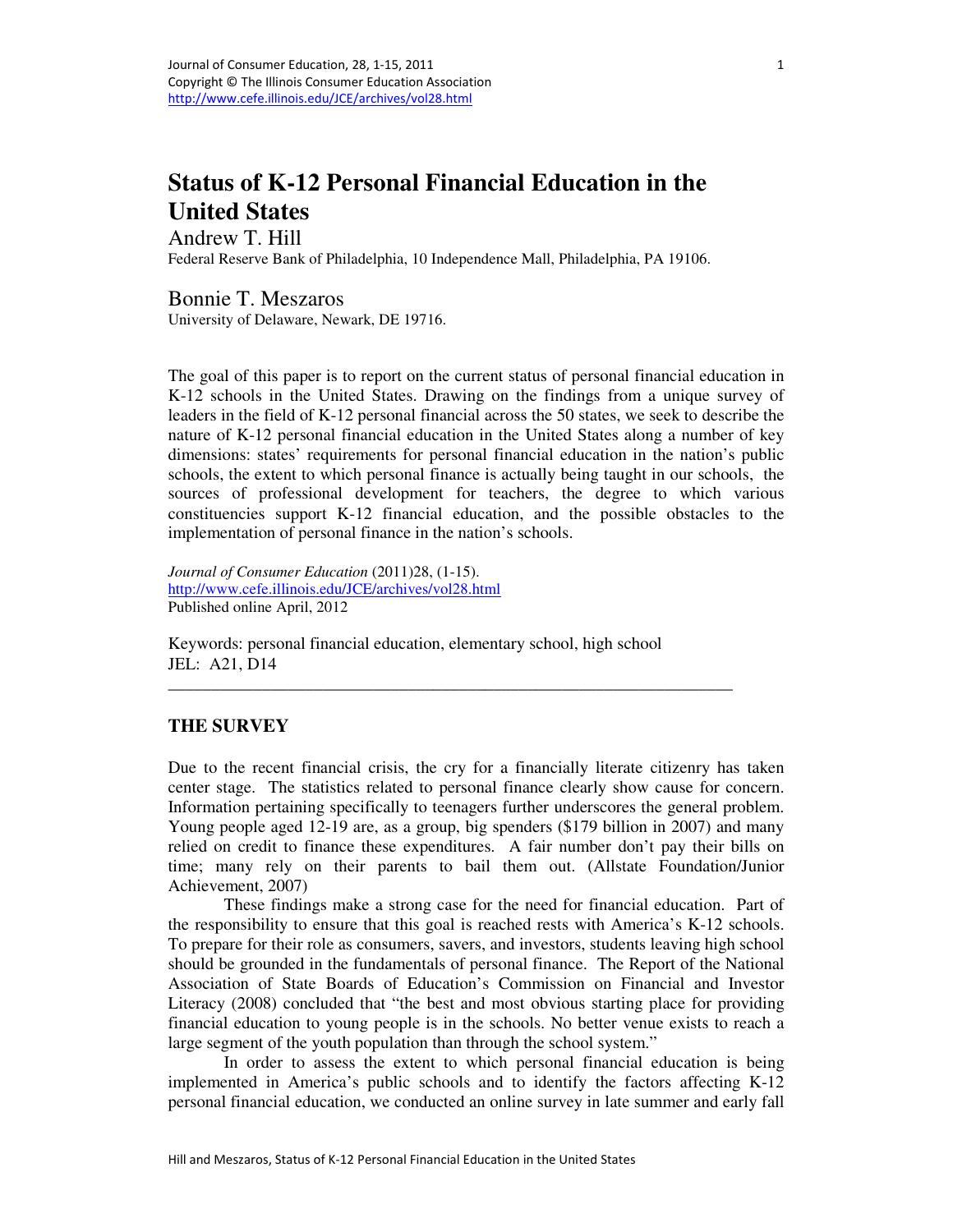2010 of 43 leaders of state councils on economic education and 51 leaders of state Jump\$tart Coalition affiliates. We also sent individual copies of the survey to the managers of economic education at the 12 Federal Reserve Banks. Arguably, there are other groups with interests in personal financial education that could have been included in this survey and provided additional insights. However, these three groups were selected because they focus on financial literacy, are heavily engaged in K-12 personal financial education, work extensively with teachers and administrators both in professional development and the distribution of materials, and collectively reach audiences in all 50 states. Together, these three groups represent, across the country, the overwhelming majority of the leadership in K-12 personal financial education at the state level. However, we acknowledge that each of these groups has a special interest in promoting personal finance education in the K-12 schools, and as a result, some of their responses may be self-serving.

The 22-question survey addressed the following key areas of K-12 personal financial education:

- The number of states that mandate personal finance education and/or have personal finance standards,
- The number of states that require a personal finance course for graduation and/or require that students be tested,
- The extent to which standards are implemented,
- The extent to which personal finance is actually being taught in various grade levels,
- The sources of professional development for teachers,
- The constituents who support personal financial education,
- Potential obstacles to the implementation of personal finance in the schools.

One hundred and fourteen surveys were completed and 24 surveys were partially completed. At least one individual from each state responded and two or more responses were received from 46 states. When differences existed across the survey respondents from individual states with respect to state standards and requirements, the authors conducted phone interviews with the respondents, sent emails requesting further information, and/or checked the states' departments of education's websites.

## **THE RESULTS**

#### **A. State Standards and Requirements**

It appears that the most recent financial crisis has led to states recognizing the need for personal financial education. A summary of the nature of state standards and requirements for personal finance is shown in Table 1. Our survey found that forty-six states currently have either stand-alone personal finance standards or personal finance concepts that are integrated into the standards of one or more subject areas. This is an increase of two states reporting personal finance standards since the 2009 Survey of the States (CEE 2009). In addition to the forty-six states, Illinois, which does not have personal finance standards, does have a mandate that students must havenine weeks of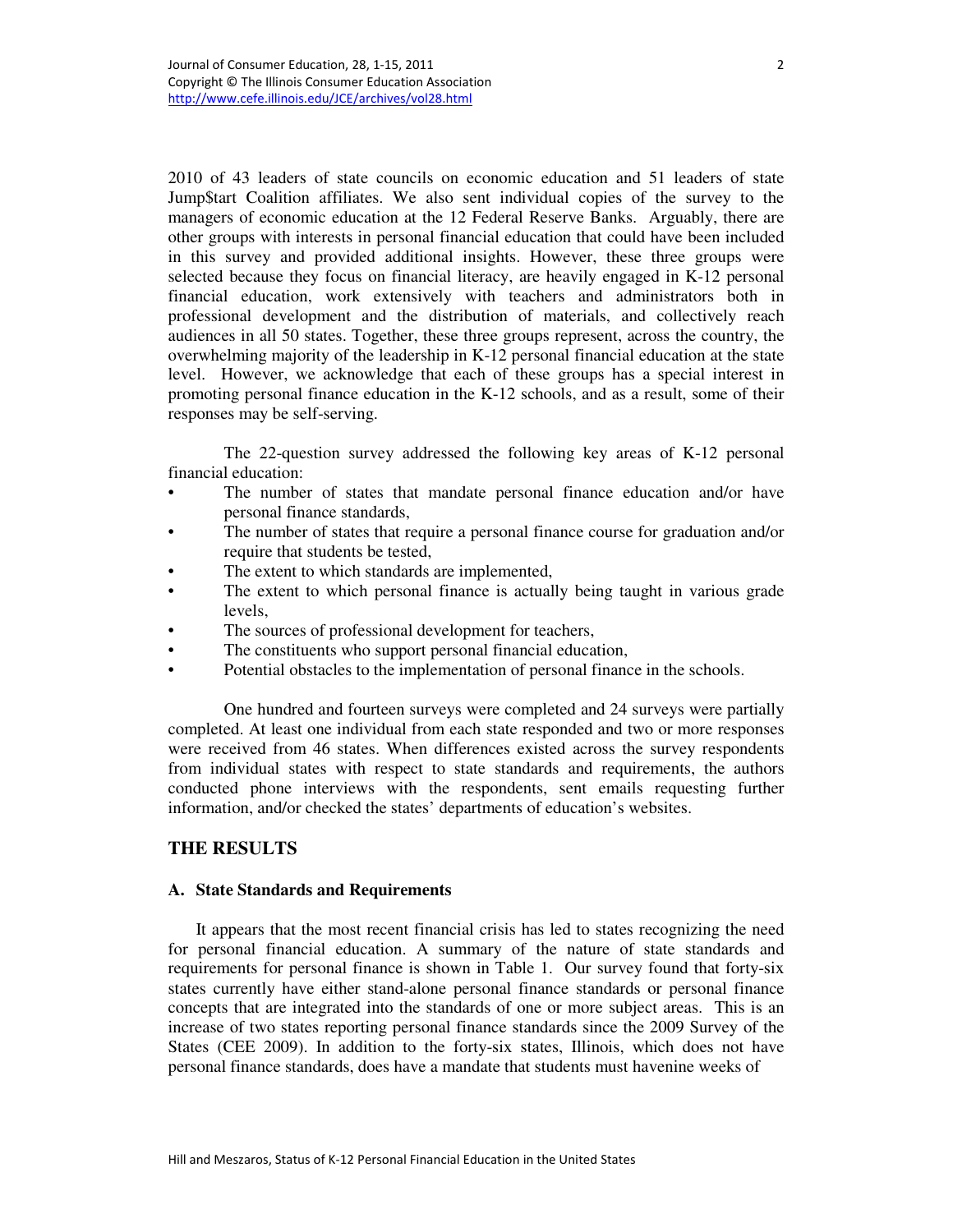|               | <b>STANDARDS</b> |                      | <b>IMPLEMENTATION OF</b><br><b>STANDARDS</b> |                      | <b>STAND-ALONEHIGH</b><br><b>SCHOOL COURSE</b><br><b>REQUIRED OFFERED</b> |                      | <b>COURSE</b><br><b>COMPLETION AS</b><br><b>GRADUATION</b><br><b>REQUIREMENT</b> |                      | <b>TESTING</b> |                      | <b>STATE-WIDE</b><br><b>CURRICULUM</b> |  |
|---------------|------------------|----------------------|----------------------------------------------|----------------------|---------------------------------------------------------------------------|----------------------|----------------------------------------------------------------------------------|----------------------|----------------|----------------------|----------------------------------------|--|
|               | SOS2009          | Hill and<br>Meszaros | SOS2009                                      | Hill and<br>Meszaros | SOS2009                                                                   | Hill and<br>Meszaros | SOS2009                                                                          | Hill and<br>Meszaros | SOS2009        | Hill and<br>Meszaros | Hill and Meszaros                      |  |
| Alabama       | Yes              | Yes, Integrated      | No                                           | No                   | No                                                                        | No                   | No                                                                               | No                   | No             | No                   | No                                     |  |
| Alaska        | No               | Yes, Integrated      | No                                           | No                   | No                                                                        | No                   | No                                                                               | No                   | No             | No                   | No                                     |  |
| Arizona       | Yes              | Yes, Integrated      | Yes                                          | Yes                  | No                                                                        | No                   | No                                                                               | No                   | No             | No                   | No                                     |  |
| Arkansas      | Yes              | Yes, Integrated      | Yes                                          | Yes                  | Yes                                                                       | No                   | Yes                                                                              | No                   | No             | No                   | No                                     |  |
| California    | No               | No                   | $\rm No$                                     | No                   | No                                                                        | No                   | No                                                                               | No                   | No             | No                   | No                                     |  |
| Colorado      | No               | Yes, Integrated      | No                                           | Yes                  | No                                                                        | No                   | No                                                                               | No                   | No             | No                   | No                                     |  |
| Connecticut   | Yes              | Yes, Integrated      | No                                           | No                   | No                                                                        | No                   | No                                                                               | No                   | No             | No                   | No                                     |  |
| Delaware      | No               | Yes, Stand-Alone     | No                                           | No                   | No                                                                        | No                   | No                                                                               | No                   | No             | No                   | recommended                            |  |
| Florida       | Yes              | Yes, Integrated      | Yes                                          | Yes                  | No                                                                        | No                   | No                                                                               | No                   | No             | No                   | No                                     |  |
| Georgia       | Yes              | Yes, Stand-Alone     | Yes                                          | Yes                  | Yes                                                                       | No                   | Yes                                                                              | No                   | Yes            | Yes                  | No                                     |  |
| Hawaii        | Yes              | Yes, Integrated      | No                                           | No                   | $\rm No$                                                                  | No                   | No                                                                               | No                   | No             | No                   | No                                     |  |
| Idaho         | Yes              | Yes, Integrated      | Yes                                          | Yes                  | Yes                                                                       | Yes                  | Yes                                                                              | Yes                  | Yes            | Yes                  | No                                     |  |
| Illinois      | Yes              | No                   | Yes                                          | No                   | Yes                                                                       | No                   | Yes                                                                              | No                   | No             | No                   | recommended                            |  |
| Indiana       | Yes              | Yes, Stand-Alone     | Yes                                          | Yes                  | $\rm No$                                                                  | No                   | No                                                                               | No                   | No             | No                   | No                                     |  |
| Iowa          | Yes              | Yes, Integrated      | Yes                                          | Yes                  | No                                                                        | No                   | No                                                                               | No                   | No             | No                   | No                                     |  |
| Kansas        | Yes              | Yes, Integrated      | Yes                                          | Yes                  | No                                                                        | No                   | No                                                                               | No                   | No             | No                   | No                                     |  |
| Kentucky      | Yes              | Yes, Integrated      | Yes                                          | Yes                  | No                                                                        | No                   | No                                                                               | No                   | No             | No                   | No                                     |  |
| Louisiana     | Yes              | Yes, Integrated      | Yes                                          | Yes                  | Yes                                                                       | No                   | Yes                                                                              | No                   | Yes            | No                   | No                                     |  |
| Maine         | Yes              | Yes, Integrated      | Yes                                          | Yes                  | No                                                                        | No                   | No                                                                               | No                   | No             | No                   | No                                     |  |
| Maryland      | Yes              | Yes, Stand-Alone     | Yes                                          | Yes                  | Yes                                                                       | No                   | Yes                                                                              | $\rm No$             | $\rm No$       | $\rm No$             | recommended                            |  |
| Massachusetts | Yes              | No                   | $\rm No$                                     | No                   | $\rm No$                                                                  | $\rm No$             | No                                                                               | $\rm No$             | $\rm No$       | No                   | No                                     |  |
| Michigan      | Yes              | Yes, Stand-Alone     | Yes                                          | Yes                  | $\rm No$                                                                  | $\rm No$             | No                                                                               | N <sub>0</sub>       | No             | $\rm No$             | No                                     |  |
| Minnesota     | Yes              | Yes, Integrated      | Yes                                          | Yes                  | N <sub>0</sub>                                                            | N <sub>0</sub>       | No                                                                               | No                   | No             | No                   | No                                     |  |

# Table 1. State Standards and Requirements for Personal Finance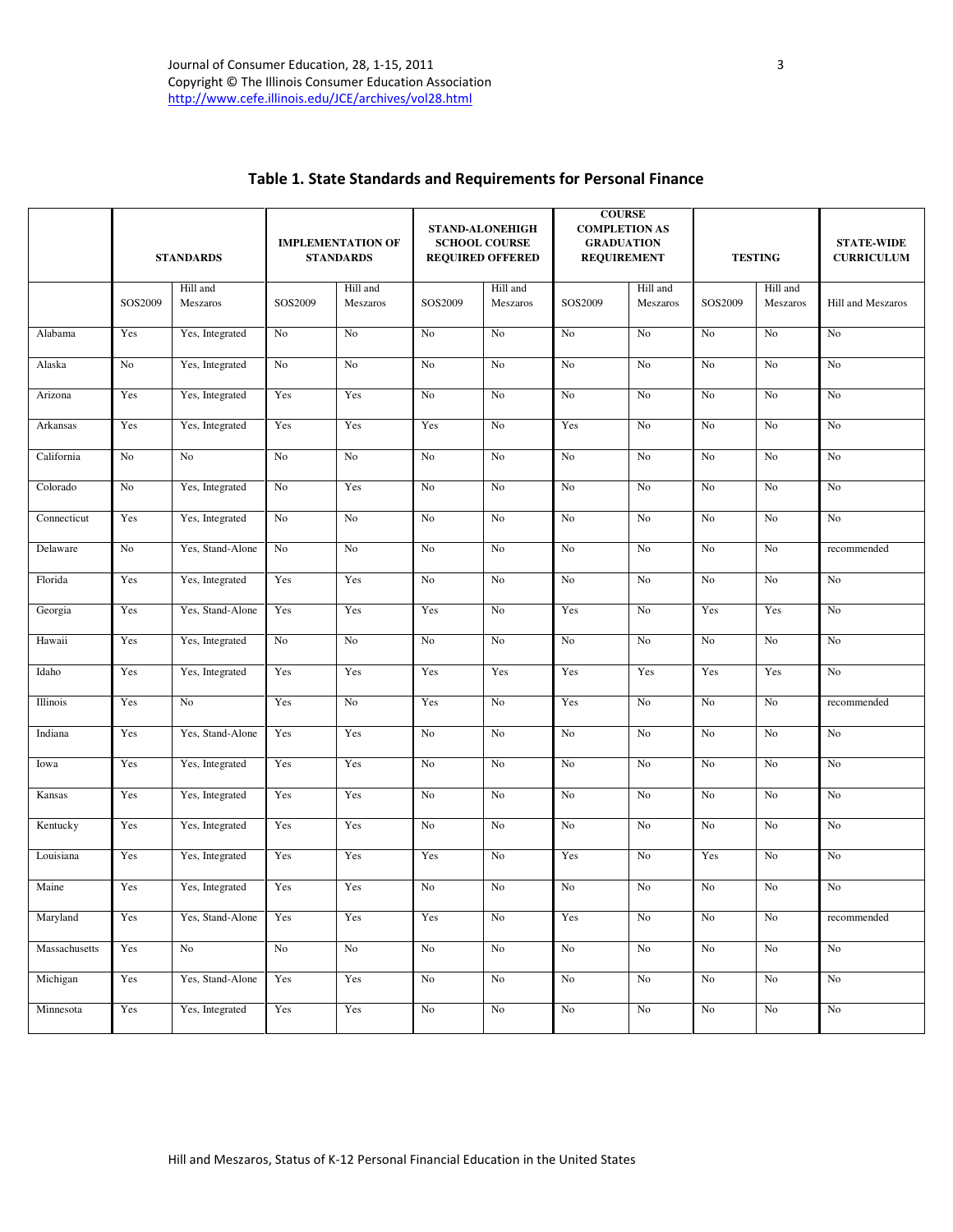# Table 1. State Standards and Requirements for Personal Finance (continued)

|                | <b>STANDARDS</b> |                  | <b>STAND-ALONE HIGH</b><br><b>IMPLEMENTATION OF</b><br><b>SCHOOL COURSE</b><br><b>REQUIRED OFFERED</b><br><b>STANDARDS</b> |          |                | <b>COURSE COMPLETION AS</b><br><b>GRADUATION</b><br><b>REQUIREMENT</b> |                | <b>TESTING</b>  |                | State-wide<br>Curriculum |                  |
|----------------|------------------|------------------|----------------------------------------------------------------------------------------------------------------------------|----------|----------------|------------------------------------------------------------------------|----------------|-----------------|----------------|--------------------------|------------------|
| Mississippi    | Yes              | Yes, Stand-Alone | No                                                                                                                         | No       | Yes            | No                                                                     | No             | No              | No             | No                       | No               |
| Missouri       | Yes              | Yes, Stand-Alone | Yes                                                                                                                        | Yes      | No             | No                                                                     | No             | No              | No             | No                       | No               |
| Montana        | Yes              | Yes, Integrated  | Yes                                                                                                                        | Yes      | No             | No                                                                     | No             | No              | No             | No                       | Yes, recommended |
| Nebraska       | Yes              | Yes, Integrated  | No                                                                                                                         | Yes      | No             | No                                                                     | N <sub>o</sub> | No              | No             | No                       | Yes, recommended |
| Nevada         | Yes              | Yes, Integrated  | Yes                                                                                                                        | Yes      | No             | No                                                                     | No             | No              | No             | No                       | Yes, required    |
| New Hampshire  | Yes              | Yes, Integrated  | N <sub>o</sub>                                                                                                             | Yes      | No             | N <sub>o</sub>                                                         | No             | No              | No             | No                       | No               |
| New Jersey     | Yes              | Yes, Stand-Alone | Yes                                                                                                                        | Yes      | Yes            | Yes                                                                    | Yes            | Yes             | No             | No                       | No               |
| New Mexico     | No               | Yes, Integrated  | No                                                                                                                         | Yes      | Yes            | Yes                                                                    | No             | No              | No             | No                       | No               |
| New York       | Yes              | Yes, Integrated  | Yes                                                                                                                        | Yes      | Yes            | No                                                                     | Yes            | No              | No             | No                       | No               |
| North Carolina | Yes              | Yes, Integrated  | Yes                                                                                                                        | Yes      | No             | No                                                                     | No             | No              | No             | No                       | No               |
| North Dakota   | Yes              | Yes, Integrated  | No                                                                                                                         | No       | No             | No                                                                     | No             | No              | No             | No                       | Yes, recommended |
| Ohio           | Yes              | Yes, Stand-Alone | No                                                                                                                         | Yes      | No             | No                                                                     | No             | Yes             | Yes            | No                       | No               |
| Oklahoma       | Yes              | Yes, Stand-Alone | Yes                                                                                                                        | Yes      | Yes            | No                                                                     | Yes            | No              | No             | No                       | Yes, recommended |
| Oregon         | Yes              | Yes, Integrated  | Yes                                                                                                                        | Yes      | No             | No                                                                     | No             | No              | No             | No                       | No               |
| Pennsylvania   | Yes              | Yes, Integrated  | Yes                                                                                                                        | Yes      | No             | No                                                                     | No             | No              | No             | No                       | No               |
| Rhode Island   | No               | No               | No                                                                                                                         | No       | No             | No                                                                     | No             | No              | No             | No                       | No               |
| South Carolina | Yes              | Yes, Integrated  | Yes                                                                                                                        | Yes      | No             | No                                                                     | No             | No              | No             | No                       | No               |
| South Dakota   | Yes              | Yes, Integrated  | Yes                                                                                                                        | Yes      | Yes            | Yes                                                                    | Yes            | Yes             | N <sub>0</sub> | No                       | Yes, recommended |
| Tennessee      | Yes              | Yes, Stand-Alone | Yes                                                                                                                        | Yes      | Yes            | Yes                                                                    | Yes            | Yes             | No             | No                       | No               |
| Texas          | Yes              | Yes, Integrated  | Yes                                                                                                                        | Yes      | No             | No                                                                     | No             | No              | No             | No                       | $\rm No$         |
| Utah           | Yes              | Yes, Stand-Alone | Yes                                                                                                                        | Yes      | Yes            | Yes                                                                    | Yes            | Yes             | Yes            | No                       | No               |
| Vermont        | Yes              | Yes, Integrated  | Yes                                                                                                                        | $\rm No$ | No             | $\rm No$                                                               | $\rm No$       | $\rm No$        | No             | No                       | $\rm No$         |
| Virginia       | Yes              | Yes, Stand-Alone | Yes                                                                                                                        | Yes      | Yes            | Yes                                                                    | Yes            | Yes             | No             | No                       | N <sub>o</sub>   |
| Washington     | Yes              | Yes, Integrated  | Yes                                                                                                                        | Yes      | $\rm No$       | N <sub>o</sub>                                                         | $\rm No$       | No              | No             | $\rm No$                 | No               |
| West Virginia  | Yes              | Yes, Integrated  | Yes                                                                                                                        | Yes      | $\rm No$       | $\rm No$                                                               | $\rm No$       | $\rm No$        | No             | No                       | Yes, required    |
| Wisconsin      | Yes              | Yes, Stand-Alone | No                                                                                                                         | Yes      | N <sub>o</sub> | $\rm No$                                                               | $\rm No$       | $\overline{No}$ | No             | No                       | N <sub>o</sub>   |
| Wyoming        | Yes              | Yes, Integrated  | Yes                                                                                                                        | Yes      | $\rm No$       | $\rm No$                                                               | $\rm No$       | $\rm No$        | No             | No                       | $\rm No$         |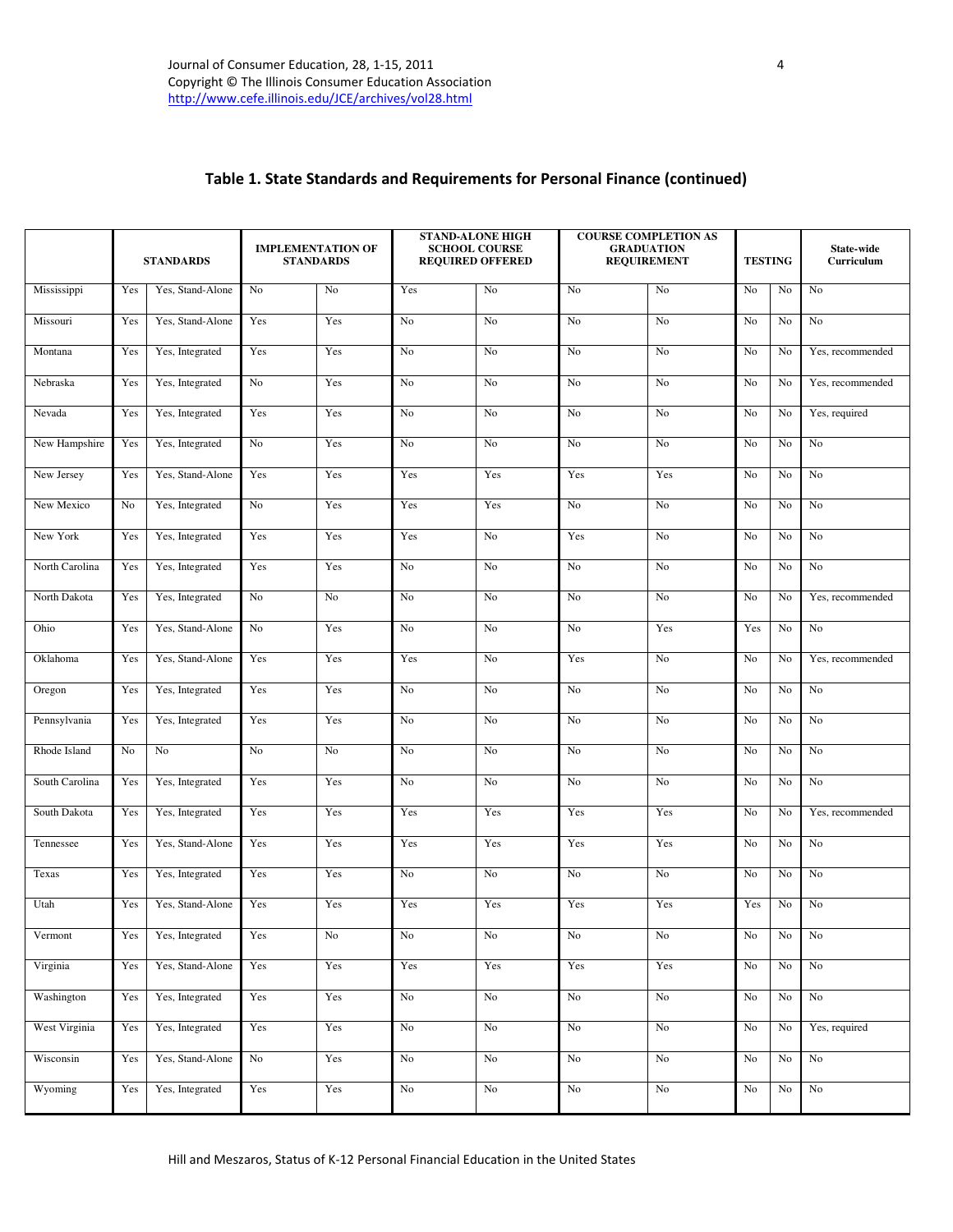instruction on consumer education. These nine weeks of instruction can be integrated in one course or across many in whatever manner a school district decides. Of the forty-six states reporting personal finance standards, two-thirds, 32 states, have personal finance concepts that are integrated in a variety of subject areas. In those states where the personal finance concepts are integrated into the standards for other subject areas, over 63 percent of the respondents reported that personal finance content is contained in the social studies standards, 62 percent reported that personal finance content is contained in the economics standards, nearly 51 percent reported that the personal finance content is contained in the family and consumer sciences standards, nearly 41 percent reported that the personal finance content is contained in the business education standards, and 24 percent reported that the personal finance content is contained in the mathematics standards. In states that integrate personal finance, 69 percent of those states require that the academic content standards that include the personal finance concepts be implemented. Of the 14 states reported that they have stand-alone personal finance standards, 12 require schools to implement those standards.

Eleven states require that a stand-alone personal finance course be offered. At first glance this appears to be a decrease from the number indicated in the Survey of the States 2009 (SOS), which only surveyed the leadership of each state's council on economic education. In our survey we asked, "Does your state require high schools to offer a stand-alone personal finance course?" The SOS did not make a distinction between stand-alone personal finance courses and high school courses that may include personal finance topics integrated into the teaching of other subjects such as economics. Only seven states require completion of a personal finance course as a graduation requirement. Again, this appears to be a decrease from the number reported in the SOS survey results. However, we believe that since we asked about the graduation requirement along with the stand-alone course question, respondents answered differently than they did on the SOS. These differences between the SOS survey results and ours highlight the need in future studies for more specific questions that capture the many nuances in course and graduation requirements across the 50 states.

Our survey results show that only two states require student testing of personal finance. In addition, less than a quarter of the respondents indicated that their states have state-wide recommended or required curricula for personal finance. This lack of recommended or required curriculum may be a stumbling block to effective personal finance instruction. (Mandell and Klein, 2007)

However, the extent to which personal finance is actually being taught in various content areas varies. We asked survey respondents to indicate the degree to which they believe that personal finance is actually being taught in a number of grades and subject areas. We report these results for all survey responses as well as for the subsets of responses from state Jump\$tart leaders, state Councils on Economic Education, and the Federal Reserve economic education managers in Table 2. Only slightly more than 26 percent of the respondents reported that they believe that personal finance concepts are actually being taught to a great extent or somewhat in elementary schools in their states. However, Federal Reserve economic education staff and Jump\$tart leaders were more likely to report high levels of personal finance instruction in the primary grades. More than 37 percent of respondents reported that they believe that middle school students in their states are being taught personal finance topics to a great extent or somewhat. More than 66 percent of respondents reported that they believe that high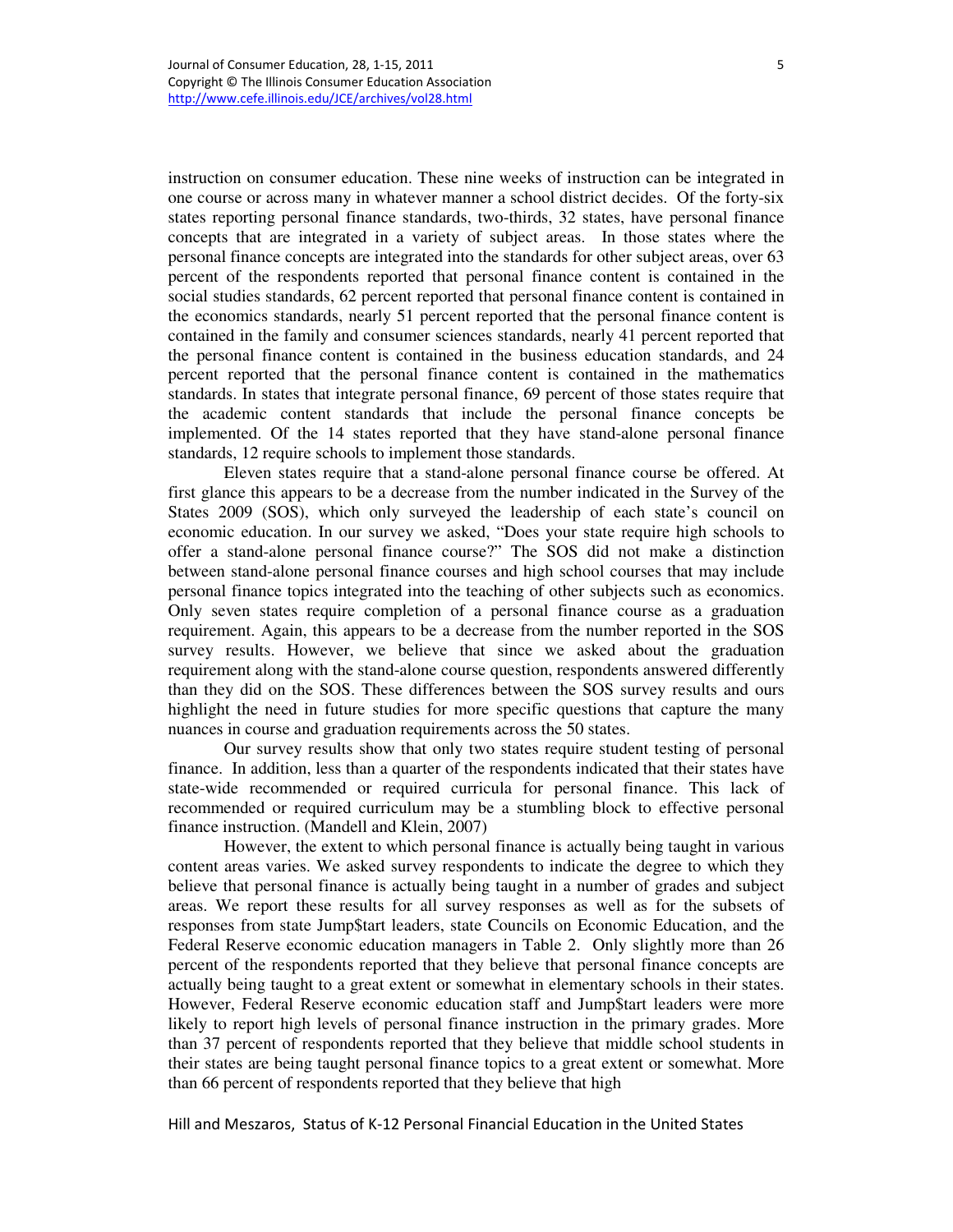|                                      | To a Great Extent $(\%)$ | Somewhat (%) | A Little $(\% )$ | Never $(\% )$ | ${\bf N}$ |
|--------------------------------------|--------------------------|--------------|------------------|---------------|-----------|
| Grades K-5                           |                          |              |                  |               |           |
| <b>ALL</b>                           | 3.51                     | 22.81        | 63.16            | 10.53         | 114       |
| Jump\$tart                           | 0.00                     | 22.50        | 65.00            | 12.50         | 40        |
| Councils                             | 0.00                     | 11.54        | 80.77            | 7.69          | 26        |
| Grades 6-8                           |                          |              |                  |               |           |
| <b>ALL</b>                           | 5.26                     | 32.46        | 58.77            | 3.51          | 114       |
| Jump\$tart                           | 0.00                     | 35.00        | 57.50            | 7.50          | 40        |
| Councils                             | 3.85                     | 23.08        | 69.23            | 3.85          | 26        |
| <b>Federal Reserve</b>               | 10.42                    | 35.42        | 54.17            | 0.00          | 48        |
|                                      |                          |              |                  |               |           |
| <b>Economics (Grades 9-12)</b>       |                          |              |                  |               |           |
| ALL                                  | 14.04                    | 52.63        | 31.58            | 1.75          | 114       |
| Jump\$tart                           | 10.00                    | 60.00        | 27.50            | 2.50          | 40        |
| Councils                             | 15.38                    | 57.69        | 26.92            | 0.00          | 26        |
| <b>Federal Reserve</b>               | 16.67                    | 43.75        | 37.50            | 2.08          | 48        |
| <b>Social Studies (Grades 9-12)</b>  |                          |              |                  |               |           |
| ALL                                  | 10.53                    | 25.44        | 50.88            | 13.16         | 114       |
| Jump\$tart                           | 12.50                    | 22.50        | 52.50            | 12.50         | 40        |
| Councils                             | 7.69                     | 15.38        | 57.69            | 19.23         | 26        |
| <b>Federal Reserve</b>               | 10.42                    | 33.33        | 45.83            | 10.42         | 48        |
| <b>Mathematics (Grades 9-12)</b>     |                          |              |                  |               |           |
| <b>ALL</b>                           | 3.51                     | 23.68        | 61.40            | 11.40         | 114       |
| Jump\$tart                           | 5.00                     | 27.50        | 57.50            | 10.00         | 40        |
| Councils                             | 7.69                     | 19.23        | 57.69            | 15.38         | 26        |
| <b>Federal Reserve</b>               | 0.00                     | 22.92        | 66.67            | 10.42         | 48        |
|                                      |                          |              |                  |               |           |
| <b>Family and Consumer</b>           |                          |              |                  |               |           |
| Sciences (Grades 9-12)<br><b>ALL</b> | 30.70                    | 44.74        | 20.18            | 4.39          | 114       |
| Jump\$tart                           | 35.00                    | 42.50        | 17.50            | 5.00          | 40        |
| Councils                             | 34.62                    | 34.62        | 26.92            | 3.85          | 26        |
| <b>Federal Reserve</b>               | 25.00                    | 52.08        | 18.75            | 4.17          | 48        |
|                                      |                          |              |                  |               |           |
| <b>Business (Grades 9-12)</b>        |                          |              |                  |               |           |
| ALL                                  | 24.56                    | 49.12        | 23.68            | 2.63          | 114       |
| Jump\$tart                           | 25.00                    | 47.50        | 22.50            | 5.00          | 40        |
| Councils                             | 23.08                    | 53.85        | 19.23            | 3.85          | 26        |
| <b>Federal Reserve</b>               | 25.00                    | 47.92        | 27.08            | 0.00          | 48        |
| <b>Vocational (Grades 9-12)</b>      |                          |              |                  |               |           |
| <b>ALL</b>                           | 13.16                    | 45.61        | 34.21            | 7.02          | 114       |
| Jump\$tart                           | 15.00                    | 40.00        | 40.00            | 5.00          | 40        |
| Councils                             | 11.54                    | 50.00        | 30.77            | 7.69          | 26        |
| <b>Federal Reserve</b>               | 12.50                    | 47.92        | 31.25            | 8.33          | 48        |

school economics classes in their states covered personal finance topics to a great extent

or somewhat. Nearly 36 percent of survey respondents believe that personal finance is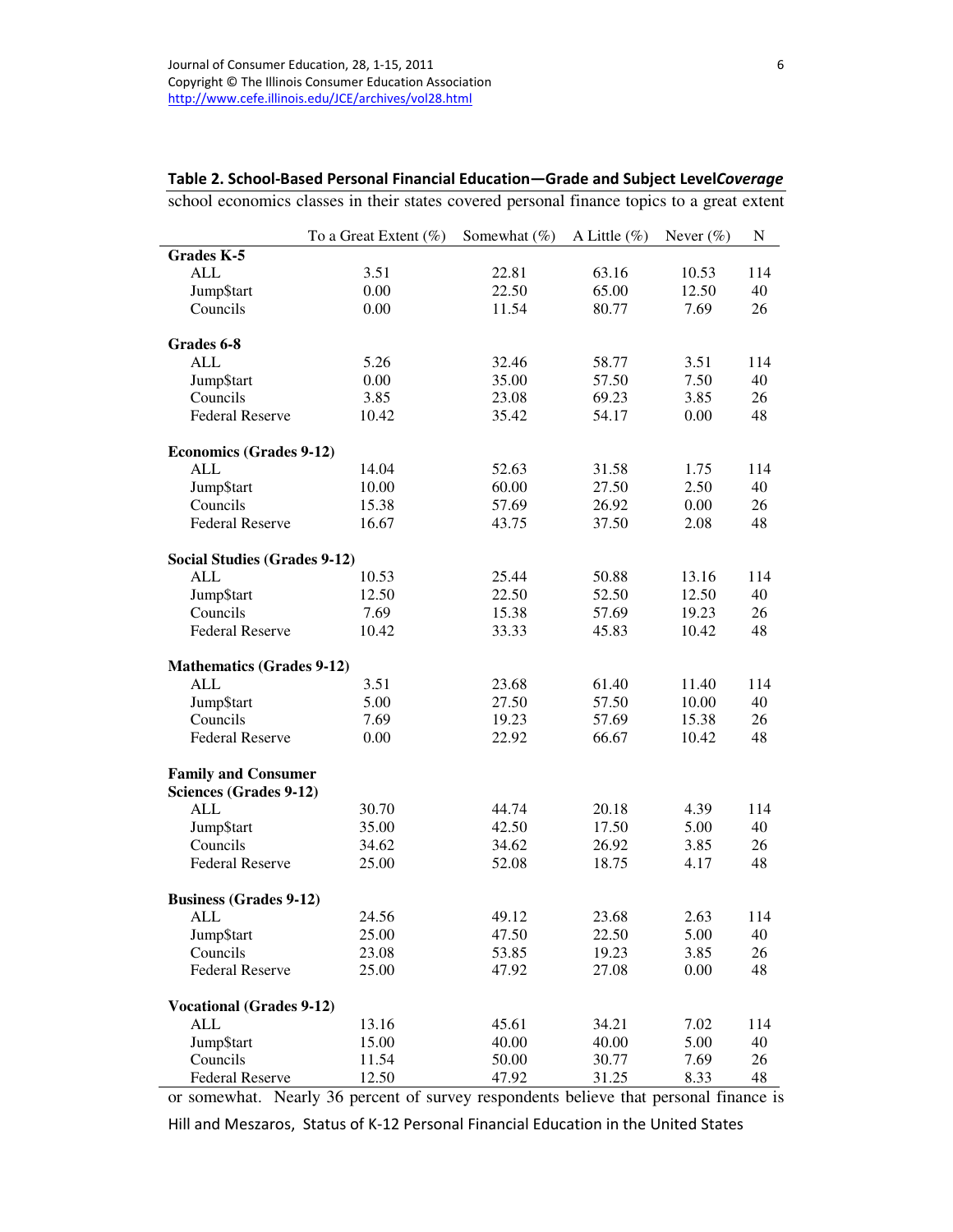being taught to a great extent or somewhat in high school social studies classes in their state. Federal Reserve economic education staff were the most likely and state council on economic education leadership were the least likely to believe that there was extensive coverage of personal finance in high school social studies classes. Over 27 percent of survey respondents thought that personal finance was being taught to a great extent or somewhat in high school mathematics classes in their state. Over 50 percent of the respondents believed that personal finance was being taught to a great extent or somewhat in high school family and consumer sciences (75.44 percent), business (73.68 percent), and vocational education classes (58.77 percent) in their states.

 These survey results show that the respondents believe that personal finance is only being taught to a great extent or somewhat in elective courses, while those subject areas that every student takes are providing little or no coverage of personal finance concepts. Moreover, the results indicate that contrary to research that indicates the importance of teaching of economic and personal finance concepts early in a student's K-12 career, (Suiter&Meszaros, 2005; McCormick &Godsted, 2006) the majority of students in the elementary and middle school grades in the United States are learning little or no personal finance in those grades. Despite the fact that many teachers and school administrators often tout the importance of teaching personal finance concepts infused into the existing mathematics curriculum in high school, over 70 percent of our survey respondents believe that high school mathematics courses in their state cover little or no personal finance.

### **B. Teacher Training for Personal Finance Education**

Current research studies also point out the need for teacher training. Our survey found that over 90 percent of the respondents indicated that teachers in their states were not required to have completed a certain number of hours of professional development specific to personal finance. And in the states that require professional development, the number of hours is quite minimal. The lack of teacher training and lack of teacher competency are serious problems to turning around the future of financial illiteracy. (Way and Holden, 2009)

In an attempt to determine from whom teachers are receiving professional development, we asked respondents to identify the degree to which they believe a number of entities provide professional development in personal finance to teachers in their states. We summarize the survey responses in Table 3. Over 80 percent of respondents believe that state councils and centers for economic education to a great extent or somewhat provide professional development in personal finance to teachers in their states, but, as one would expect, state council leadership was much more likely to identify the council and center network as an extensive provider of professional development. Over 73 percent of respondents believe that the Federal Reserve Banks to a great extent or somewhat provide professional development in personal finance to teachers. Reserve Bank staff and Jump\$tart leaders were more likely to identify Reserve Banks as large providers of professional development than were council leadership. Over 62 percent of respondents believe that financial institutions in their states provide to a great extent or somewhat professional development training to teachers in their states.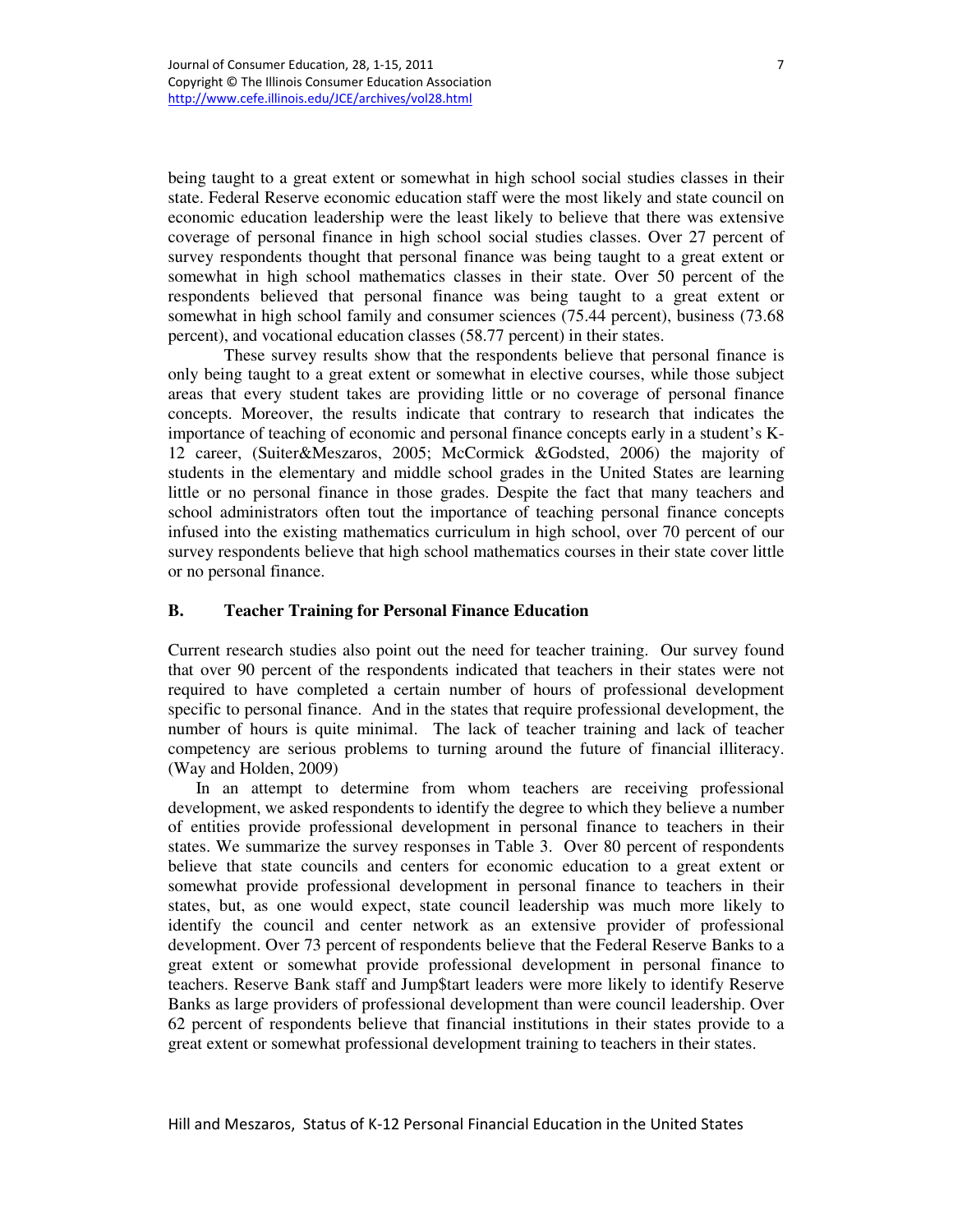# Table 3. Professional Development for Teachers

|                                      | To a Great | Somewhat |              | Not At All |           |
|--------------------------------------|------------|----------|--------------|------------|-----------|
|                                      | Extent (%) | $(\%)$   | A Little (%) | $(\%)$     | ${\bf N}$ |
|                                      |            |          |              |            |           |
| <b>Councils/Centers for</b>          |            |          |              |            |           |
| <b>Economic Education</b>            |            |          |              |            |           |
| <b>ALL</b>                           | 53.51      | 27.19    | 11.40        | 7.89       | 114       |
| Jump\$tart                           | 32.50      | 40.00    | 17.50        | 10.00      | 40        |
| Councils                             | 76.92      | 19.23    | 3.85         | 0.00       | 26        |
| <b>Federal Reserve</b>               | 58.33      | 20.83    | 10.42        | 10.42      | 48        |
| <b>Federal Reserve Bank</b>          |            |          |              |            |           |
| <b>ALL</b>                           | 37.72      | 35.96    | 21.05        | 5.26       | 114       |
| Jump\$tart                           | 35.00      | 40.00    | 20.00        | 5.00       | 40        |
| Councils                             | 23.08      | 42.31    | 23.08        | 11.54      | 26        |
| <b>Federal Reserve</b>               | 47.92      | 29.17    | 20.83        | 2.08       | 48        |
| <b>Financial Institutions</b>        |            |          |              |            |           |
| <b>ALL</b>                           | 14.04      | 48.25    | 29.82        | 7.89       | 114       |
| Jump\$tart                           | 17.50      | 42.50    | 30.00        | 10.00      | 40        |
| Councils                             | 7.69       | 57.69    | 23.08        | 11.54      | 26        |
| <b>Federal Reserve</b>               | 14.58      | 47.92    | 33.33        | 4.17       | 48        |
| <b>Jump\$tart Coalition</b>          |            |          |              |            |           |
| <b>ALL</b>                           | 26.32      | 36.84    | 28.07        | 8.77       | 114       |
| Jump\$tart                           | 37.50      | 32.50    | 22.50        | 7.50       | 40        |
| Councils                             | 11.54      | 30.77    | 42.31        | 15.38      | 26        |
| <b>Federal Reserve</b>               | 25.00      | 43.75    | 25.00        | 6.25       | 48        |
| <b>Junior Achievement</b>            |            |          |              |            |           |
| <b>ALL</b>                           | 22.81      | 37.72    | 26.32        | 13.16      | 114       |
| Jump\$tart                           | 25.00      | 30.00    | 32.50        | 12.50      | 40        |
| Councils                             | 19.23      | 34.62    | 26.92        | 19.23      | 26        |
| <b>Federal Reserve</b>               | 22.92      | 45.83    | 20.83        | 10.42      | 48        |
| <b>School Districts</b>              |            |          |              |            |           |
| <b>ALL</b>                           | 1.75       | 27.19    | 49.12        | 21.93      | 114       |
| Jump\$tart                           | 0.00       | 25.00    | 52.50        | 22.50      | 40        |
| Councils                             | 0.00       | 15.38    | 50.00        | 34.62      | 26        |
| <b>Federal Reserve</b>               | 4.17       | 35.42    | 45.83        | 14.58      | 48        |
| <b>State Department of Education</b> |            |          |              |            |           |
| <b>ALL</b>                           | 14.04      | 21.05    | 45.61        | 19.30      | 114       |
| Jump\$tart                           | 17.50      | 27.50    | 32.50        | 22.50      | 40        |
| Councils                             | 3.85       | 11.54    | 53.85        | 30.77      | 26        |
| <b>Federal Reserve</b>               | 16.67      | 20.83    | 52.08        | 10.42      | 48        |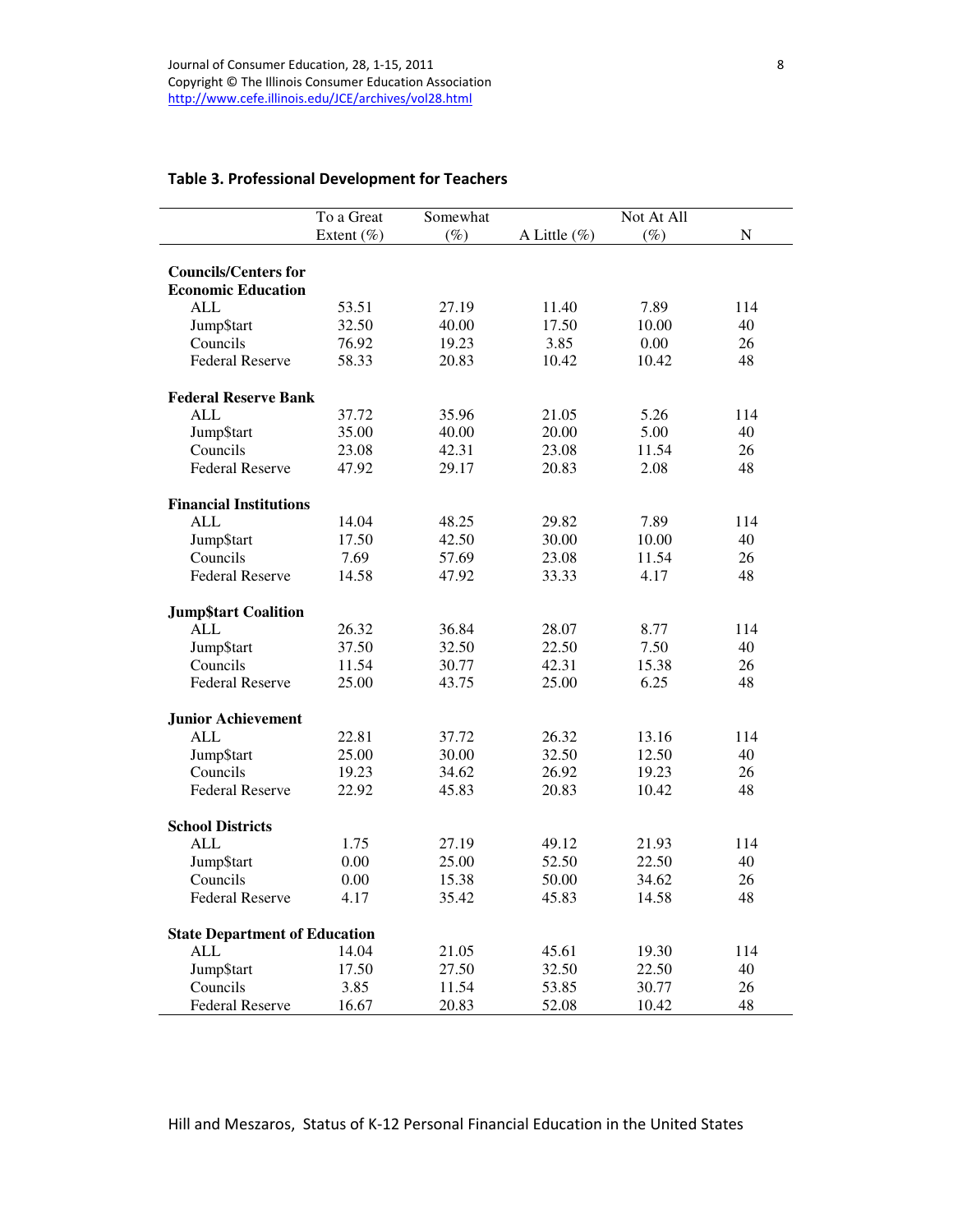Nearly 66 percent of respondents believe that state Jump\$tart Coalition affiliates provide to a great extent or somewhat professional development in personal finance to teachers in their state. Jump\$tart leaders were more likely to identify their own organizations as extensive providers of professional development in personal finance to teachers. Over 60 percent of respondents believe that Junior Achievement organizations in their states provide to a great extent or somewhat professional development training in personal finance to teachers in their states. Less than 29 percent of respondents believe that schools districts provide to a great extent or somewhat professional development training in personal finance in their states. Over 35 percent of respondents believe that their state departments of education provide to a great extent or somewhat professional development in personal finance to teachers in their state.

#### **B. Obstacles to K-12 Personal Financial Education**

Although more states have mandates or established personal finance content standards, there are a number of stumbling blocks to implementation of personal financial education in the states. We asked survey respondents to identify the degree to which they believe that a number of factors are obstacles to personal financial education in their state. We summarize the survey responses in Table 4. Nearly 87 percent of respondents believe that a lack of highly-qualified teachers trained to teach personal finance in the K-12 classroom is to a great extent or somewhat an obstacle to personal financial education in their states.

Another obstacle was lack of time in an overcrowded curriculum. We found that over 88 percent of respondents believe that insufficient classroom time to teach personal finance is to a great extent or somewhat of an obstacle to teaching the subject in schools in their state. Only 38.60 percent of survey respondents believe that a lack of high-quality teaching materials was to a great extent or somewhat an obstacle to teaching personal finance in their state. Jump\$tart leaders were the least likely to believe that a lack of highquality teaching materials are an obstacle. These results likely reflect the fact that there is a plethora of curriculum materials available, both free of charge and for a price, to teach personal finance in the K-12 classroom. The issue is not a lack of curriculum but finding time to evaluate the quality of the many options available to classroom teachers. Nearly 79 percent of survey respondents believe that a lack of funding for materials, training, and teachers' salaries is to a great extent or somewhat an obstacle to personal finance education in their states. Nearly 73 percent of survey respondents believe that a lack of support on the part of school administrators is to a great extent or somewhat an obstacle to personal finance education in their states. Over 48 percent of the survey respondents believe that unwillingness on the part of teachers to teach personal finance is to a great extent or somewhat an obstacle to personal financial education in their states. In contrast, only 35 percent of respondents believe that unwillingness on the part of teachers to attend professional development programs is to a great extent or somewhat an obstacle to personal financial education in their states.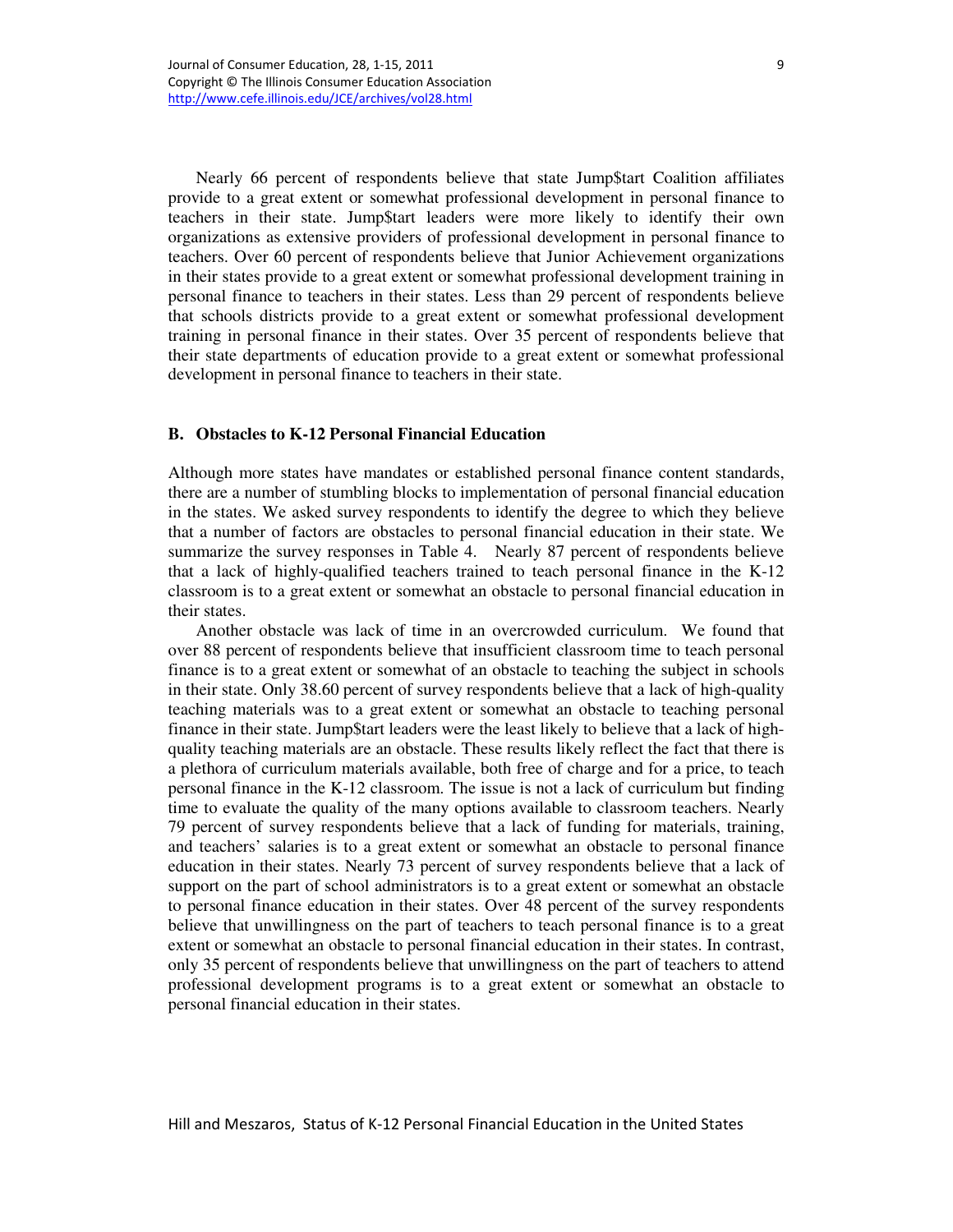# Table 4.School-Based Personal Financial Education—Obstacles to Personal Financial Education

|                                                                                           | <b>To a Great</b> | Somewhat | A Little (%) | <b>Not At All</b> | N   |
|-------------------------------------------------------------------------------------------|-------------------|----------|--------------|-------------------|-----|
|                                                                                           | Extent (%)        | (%)      |              | (%)               |     |
|                                                                                           |                   |          |              |                   |     |
| Lack of highly-qualified teachers trained to teach personal finance in the K-12 classroom |                   |          |              |                   |     |
| <b>ALL</b>                                                                                | 34.21             | 52.63    | 13.16        | 0.00              | 114 |
| <b>Jump</b> \$tart                                                                        | 35.00             | 47.50    | 17.50        | 0.00              | 40  |
| <b>Councils</b>                                                                           | 50.00             | 42.31    | 7.69         | 0.00              | 26  |
| <b>Federal Reserve</b>                                                                    | 25.00             | 62.50    | 12.50        | 0.00              | 48  |
| Insufficient classroom time to teach personal finance                                     |                   |          |              |                   |     |
| <b>ALL</b>                                                                                | 64.04             | 24.56    | 8.77         | 2.63              | 114 |
| Jump\$tart                                                                                | 65.00             | 22.50    | 10.00        | 2.50              | 40  |
| <b>Councils</b>                                                                           | 69.23             | 15.38    | 11.54        | 3.85              | 26  |
| <b>Federal Reserve</b>                                                                    | 60.42             | 31.25    | 6.25         | 2.08              | 48  |
| Lack of high-quality teaching materials                                                   |                   |          |              |                   |     |
| <b>ALL</b>                                                                                | 6.14              | 32.46    | 41.23        | 20.18             | 114 |
| Jump\$tart                                                                                | 0.00              | 22.50    | 42.50        | 35.00             | 40  |
| <b>Councils</b>                                                                           | 11.54             | 30.77    | 46.15        | 11.54             | 26  |
| <b>Federal Reserve</b>                                                                    | 8.33              | 41.67    | 37.50        | 12.50             | 48  |
| Lack of funding for materials, training, and teachers' salaries                           |                   |          |              |                   |     |
| <b>ALL</b>                                                                                | 42.98             | 35.96    | 14.91        | 6.14              | 114 |
| <b>Jump</b> \$tart                                                                        | 35.00             | 40.00    | 17.50        | 7.50              | 40  |
| <b>Councils</b>                                                                           | 42.31             | 38.46    | 11.54        | 7.69              | 26  |
| <b>Federal Reserve</b>                                                                    | 50.00             | 31.25    | 14.58        | 4.17              | 48  |
| Lack of support on the part of school administrators                                      |                   |          |              |                   |     |
| <b>ALL</b>                                                                                | 19.30             | 53.51    | 21.05        | 6.14              | 114 |
| <b>Jump</b> \$tart                                                                        | 17.50             | 67.50    | 15.00        | 0.00              | 40  |
| <b>Councils</b>                                                                           | 30.77             | 61.54    | 7.69         | 0.00              | 26  |
| <b>Federal Reserve</b>                                                                    | 14.58             | 37.50    | 33.33        | 14.58             | 48  |
| Unwillingness on the part of teachers to teach personal finance                           |                   |          |              |                   |     |
| <b>ALL</b>                                                                                | 6.14              | 42.11    | 35.96        | 15.79             | 114 |
| <b>Jump</b> \$tart                                                                        | 5.00              | 40.00    | 42.50        | 12.50             | 40  |
| <b>Councils</b>                                                                           | 11.54             | 65.38    | 23.08        | 0.00              | 26  |
| <b>Federal Reserve</b>                                                                    | 4.17              | 31.25    | 37.50        | 27.08             | 48  |
| Unwillingness on the part of teachers to attend professional development programs         |                   |          |              |                   |     |
| <b>ALL</b>                                                                                | 2.63              | 32.46    | 44.74        | 20.18             | 114 |
| <b>Jump</b> \$tart                                                                        | 0.00              | 30.00    | 50.00        | 20.00             | 40  |
| <b>Councils</b>                                                                           | 3.85              | 61.54    | 30.77        | 3.85              | 26  |
| <b>Federal Reserve</b>                                                                    | 4.17              | 18.75    | 47.92        | 29.17             | 48  |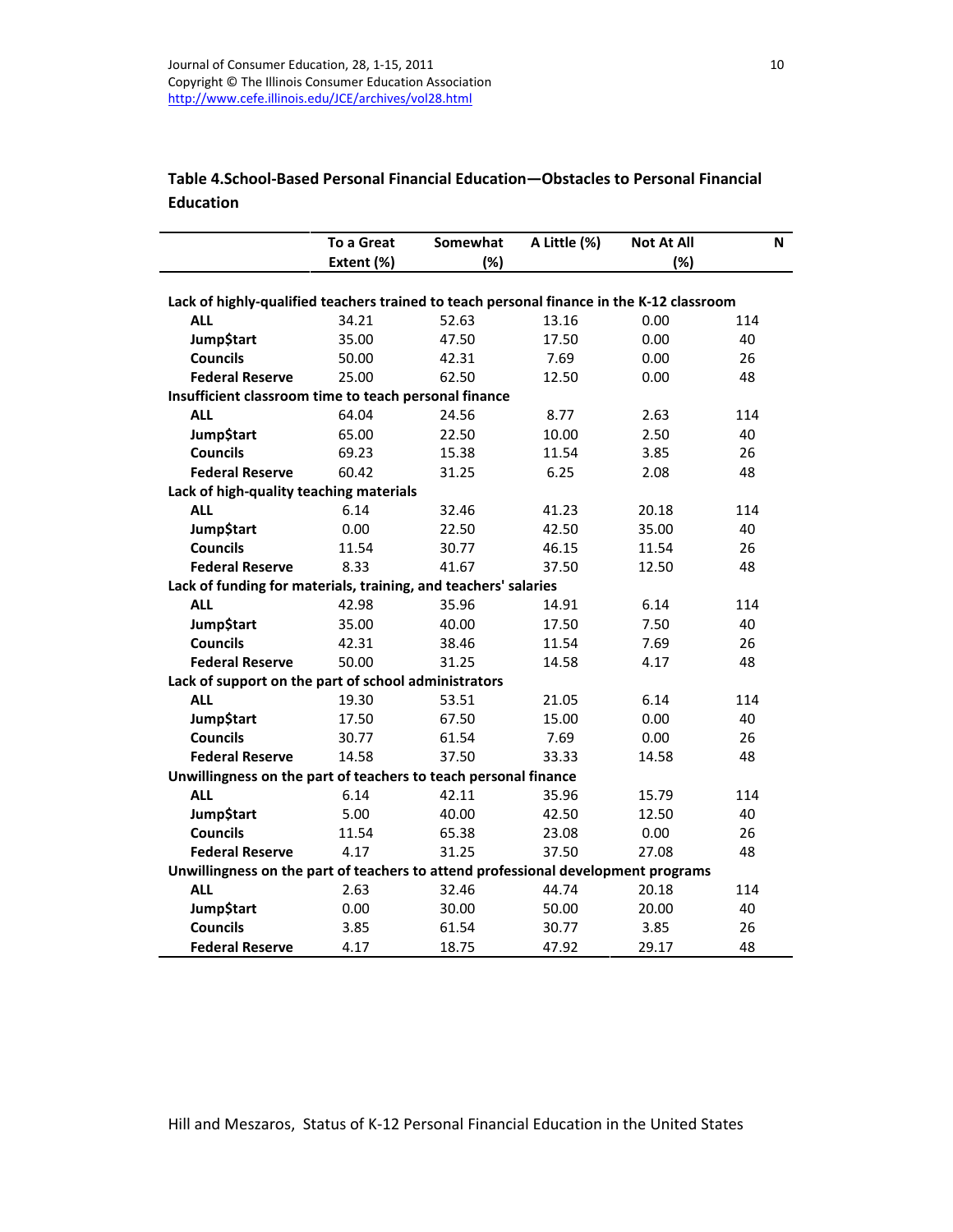In answering this question, respondents were allowed to identify other factors that they believe are obstacles to K-12 personal financial education in their states. A number of respondents reported that high-stakes testing in core curriculum areas such as mathematics and language arts were a significant obstacle to teaching personal finance in the schools in their states. They identified a process by which schools place emphasis on those subject areas that are tested and leave other subject areas with significantly less classroom time and fewer resources.

#### **C. Support for K-12 Personal Financial Education**

To determine the extent to which personal financial education is supported in the states and by whom, we asked survey respondents to identify the degree to which they believe that the many constituencies in their state are supportive of school-based personal financial education. We summarize the survey responses in Table 5. Over 78 percent of respondents believe that their state department of education was either very supportive or supportive of K-12 personal financial education. Similarly, nearly 74 percent of respondents believe that their state legislature is either very supportive or supportive of personal financial education. However, very few respondents felt that their state legislature was resistant or very resistant to K-12 personal financial education. Over 60 percent of respondents believe that boards of education in their state are very supportive or supportive of school-based personal financial education. Over 41 percent of respondents believe that school superintendents in their state are very supportive or supportive of K-12 personal financial education. Nearly 43 percent of respondents believe that principals in their state are very supportive or supportive of school-based personal financial education. Nearly 50 percent of respondents believe that curriculum supervisors/coordinators are very supportive or supportive of personal financial education in their states. Over 68 percent of respondents believe that teachers in their state are very supportive or supportive of personal financial education. Eighty-five percent of respondents believe that parents in their states are either very supportive or supportive of personal financial education.

The survey respondents indicate that they believe that while parents strongly support personal financial education for their children, school superintendents, principals, and curriculum supervisors/coordinators are likely to dismiss parents' desire for personal financial education. This result likely reflects the fact that incentives for school officials to support personal financial education are weak and, therefore, these officials have other higher priorities.

## **CONCLUSIONS**

In this paper we reported on a survey of state leaders in personal finance in all 50 states. In our survey, we found that the overwhelming majority of states have personal finance standards, whether stand-alone or integrated into other learning disciplines. However, despite the efforts on the part of education leaders in the individual states to develop academic content standards for personal finance, only seven states require schools to offer a stand-alone high school personal finance course and the same number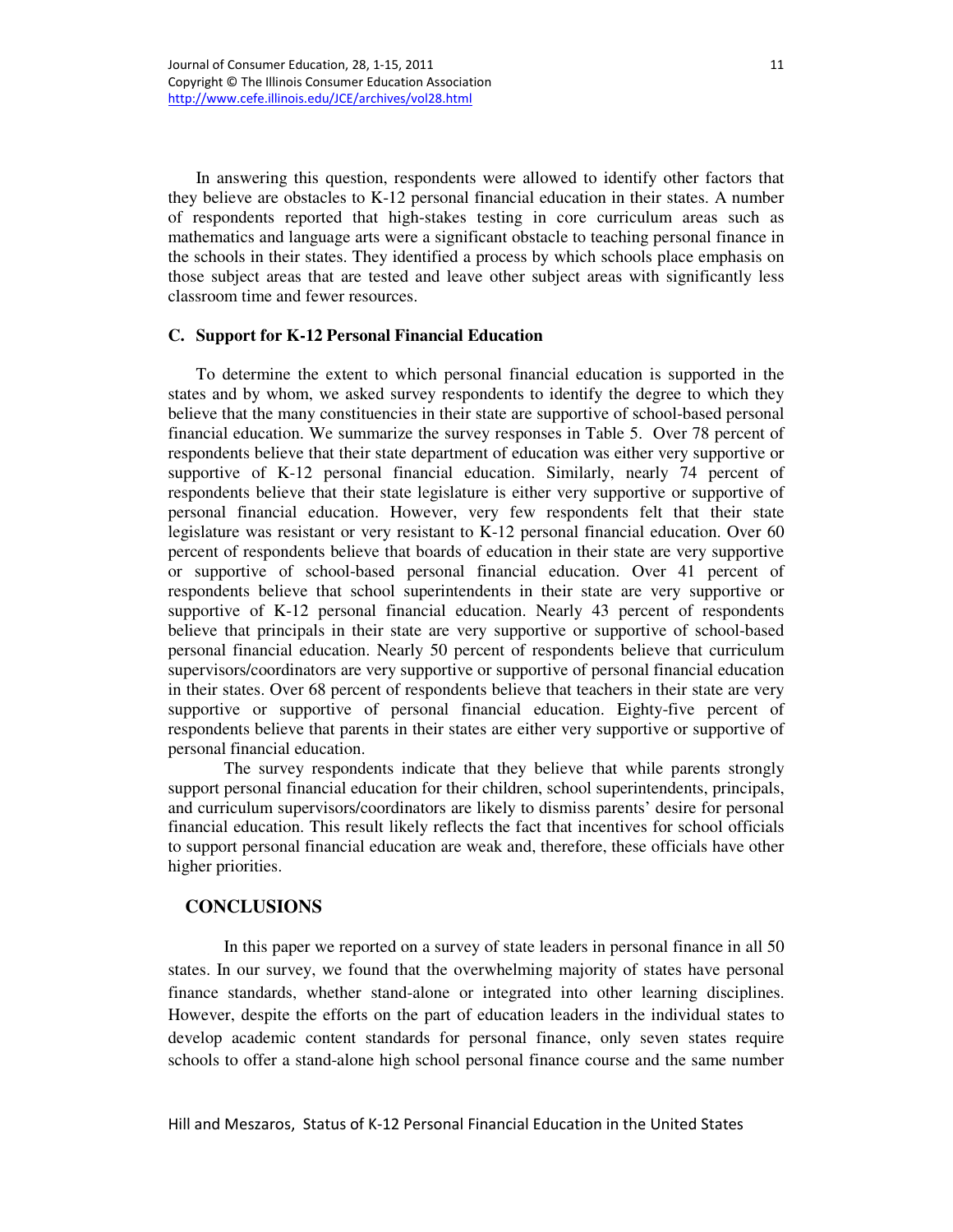|                         | <b>Very</b><br><b>Supportive</b> | Supportive<br>(%) | <b>Neither</b><br>Supportive | Resistant<br>(%) | <b>Very</b><br>Resistant | N   |
|-------------------------|----------------------------------|-------------------|------------------------------|------------------|--------------------------|-----|
|                         | $(\%)$                           |                   | Nor<br>Resistant (%)         |                  | (%)                      |     |
|                         |                                  |                   |                              |                  |                          |     |
| <b>ALL</b>              | 35.96                            | 42.11             | 18.42                        | 2.63             | 0.88                     | 114 |
| Jump\$tart              | 40.00                            | 37.50             | 12.50                        | 7.50             | 2.50                     | 40  |
| <b>Councils/Centers</b> | 30.77                            | 50.00             | 19.23                        | 0.00             | 0.00                     | 26  |
| <b>Federal Reserve</b>  | 35.42                            | 41.67             | 22.92                        | 0.00             | 0.00                     | 48  |
|                         |                                  |                   |                              |                  |                          |     |
| <b>ALL</b>              | 17.54                            | 56.14             | 25.44                        | 0.88             | 0.00                     | 114 |
| <b>Jump</b> \$tart      | 12.50                            | 52.50             | 32.50                        | 2.50             | 0.00                     | 40  |
| <b>Councils/Centers</b> | 11.54                            | 69.23             | 19.23                        | 0.00             | 0.00                     | 26  |
| <b>Federal Reserve</b>  | 25.00                            | 52.08             | 22.92                        | 0.00             | 0.00                     | 48  |
| <b>ALL</b>              | 12.28                            | 48.25             | 35.09                        | 4.39             | 0.00                     | 114 |
| Jump\$tart              | 5.00                             | 50.00             | 37.50                        | 7.50             | 0.00                     | 40  |
| <b>Councils/Centers</b> | 19.23                            | 42.31             | 38.46                        | 0.00             | 0.00                     | 26  |
| <b>Federal Reserve</b>  | 14.58                            | 50.00             | 31.25                        | 4.17             | 0.00                     | 48  |
|                         |                                  |                   |                              |                  |                          |     |
| <b>ALL</b>              | 7.02                             | 34.21             | 44.74                        | 14.04            | 0.00                     | 114 |
| <b>Jump</b> \$tart      | 5.00                             | 35.00             | 47.50                        | 12.50            | 0.00                     | 40  |
| <b>Councils/Centers</b> | 3.85                             | 23.08             | 53.85                        | 19.23            | 0.00                     | 26  |
| <b>Federal Reserve</b>  | 10.42                            | 39.58             | 37.50                        | 12.50            | 0.00                     | 48  |
| <b>ALL</b>              | 6.14                             | 36.84             | 44.74                        | 12.28            | 0.00                     | 114 |
| <b>Jump\$tart</b>       | 5.00                             | 30.00             | 57.50                        | 7.50             | 0.00                     | 40  |
| <b>Councils/Centers</b> | 3.85                             | 30.77             | 46.15                        | 19.23            | 0.00                     | 26  |
| <b>Federal Reserve</b>  | 8.33                             | 45.83             | 33.33                        | 12.50            | 0.00                     | 48  |
|                         |                                  |                   |                              |                  |                          |     |
| <b>ALL</b>              | 11.40                            | 37.72             | 40.35                        | 10.53            | 0.00                     | 114 |
| <b>Jump\$tart</b>       | 5.00                             | 35.00             | 52.50                        | 7.50             | 0.00                     | 40  |
| <b>Councils/Centers</b> | 7.69                             | 34.62             | 46.15                        | 11.54            | 0.00                     | 26  |
| <b>Federal Reserve</b>  | 18.75                            | 41.67             | 27.08                        | 12.50            | 0.00                     | 48  |
| <b>ALL</b>              | 17.54                            | 50.88             | 23.68                        | 7.89             | 0.00                     | 114 |
| Jump\$tart              | 25.00                            | 50.00             | 17.50                        | 7.50             | 0.00                     | 40  |
| <b>Councils/Centers</b> | 7.69                             | 50.00             | 34.62                        | 7.69             | 0.00                     | 26  |
| <b>Federal Reserve</b>  | 16.67                            | 52.08             | 22.92                        | 8.33             | 0.00                     | 48  |
|                         |                                  |                   |                              |                  |                          |     |
| <b>ALL</b>              | 35.09                            | 50.00             | 14.04                        | 0.88             | 0.00                     | 114 |
| Jump\$tart              | 35.00                            | 47.50             | 17.50                        | 0.00             | 0.00                     | 40  |
| <b>Councils/Centers</b> | 42.31                            | 38.46             | 19.23                        | 0.00             | 0.00                     | 26  |
| <b>Federal Reserve</b>  | 31.25                            | 58.33             | 8.33                         | 2.08             | 0.00                     | 48  |

Table 5. School-Based Personal Financial Education—Support for Personal Financial Education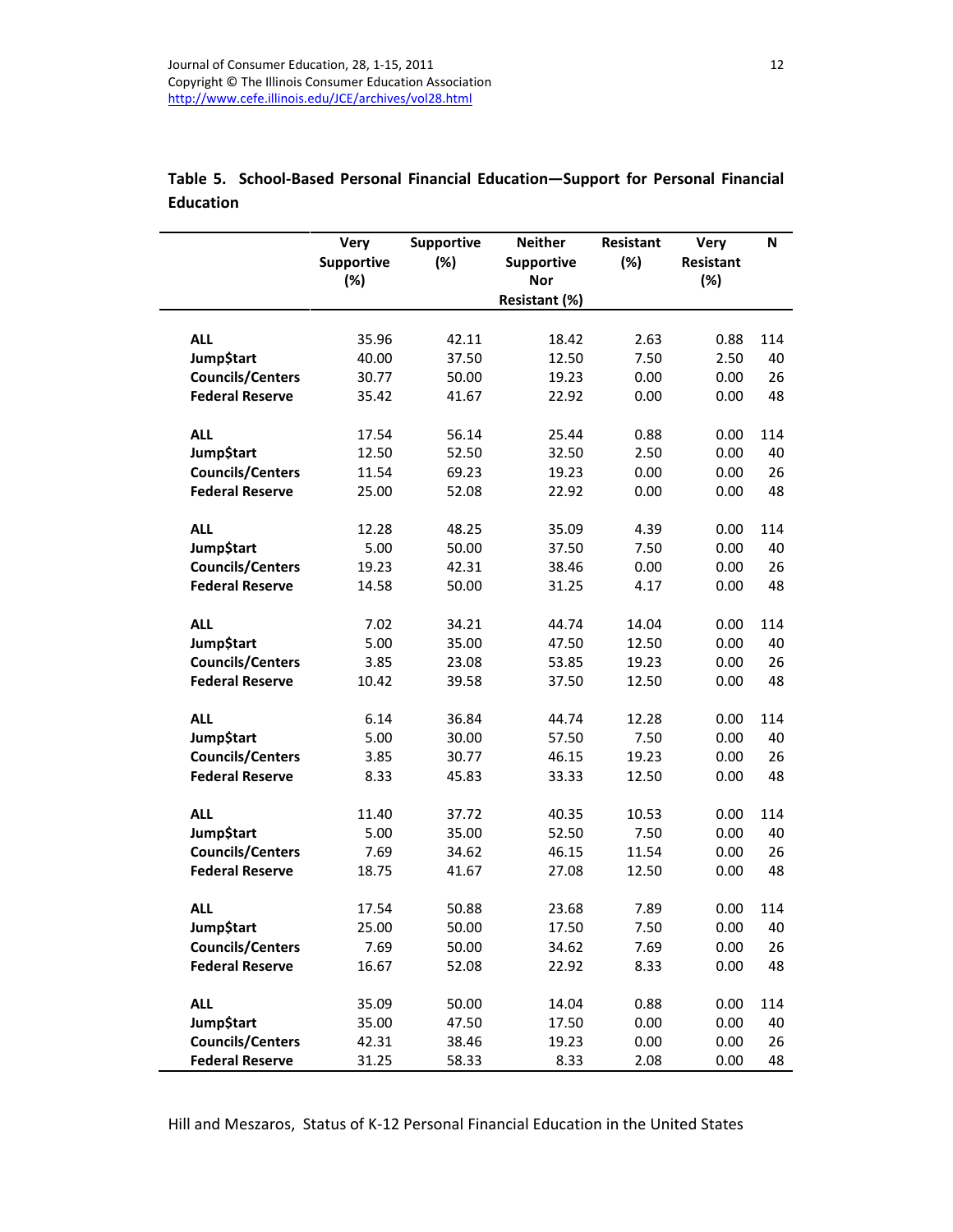of states requires students to take that course. In addition, we found that the majority of personal finance concepts taught were confined to elective courses such as the standalonepersonal finance courses, family and consumer science courses, business courses, and vocational education programs. Two-thirds of the states reporting personal finance standards indicated that the personal finance is being integrated into courses in a variety of content and subject areas. Research in economic education has shown that the integration of personal finance into the teaching of other disciplines may be problematic. (Walstad and Soper, 1988; Walstad and Rebeck, 2001) As personal finance becomes an integral part of the school curriculum, research is needed to see if the currently popular strategy of weaving personal finance instruction across the curriculum is as effective as a stand-alone personal finance course.

In the majority of states, public school systems are providing little or no personal financial education in the elementary and middle school grades. Furthermore, across the country, states are generally not testing their students' achievement in personal finance.

Our survey results also show that in the majority of states, the state councils and centers for economic education, the 12 Federal Reserve Banks, financial institutions, the state Jump\$tart Coalition affiliates, and the local Junior Achievement organizations are the primary providers of professional development for teachers in personal finance. School districts and state departments of education are reportedly doing little to train teachers to teach personal finance in their own classrooms. However, our survey results point to a sufficient supply of professional development opportunities for teachers interested in or required to teach personal finance in their own classrooms. Whether resources are available for teachers to attend these professional development opportunities is not something that we studied.

Respondents to our survey identified a number of obstacles to K-12 personal financial education in their states. Many respondents reported that insufficient classroom time to teach personal finance remains a very large impediment to the teaching of personal finance in the elementary, middle, and high school grades. The respondents to our survey also identified the lack of highly-qualified teachers to teach personal finance, the lack of funding for materials, training, and teachers' salaries, and the lack of support on the part of school administrators as other key obstacles to the teaching of personal finance in the nation's schools. Respondents identified the unwillingness of teachers to teach personal finance and attend professional development programs to help them teach personal finance as lesser, but still important, obstacles to K-12 personal financial education in their states.

Respondents to our survey believe that most constituencies involved in K-12 education in the United States are either supportive or neutral on personal finance education in the nation's schools. As might be expected, the respondents identified parents as the most supportive of personal finance education for their children. Perhaps alarmingly, the respondents identified school officials as the least supportive of K-12 personal finance education. While this result likely reflects the fact that school administrators are focused on improving student achievement in mathematics and language arts, it also bears some discussion as to why parents are not more engaged in ensuring that school administrators place more emphasis on personal financial education for their students.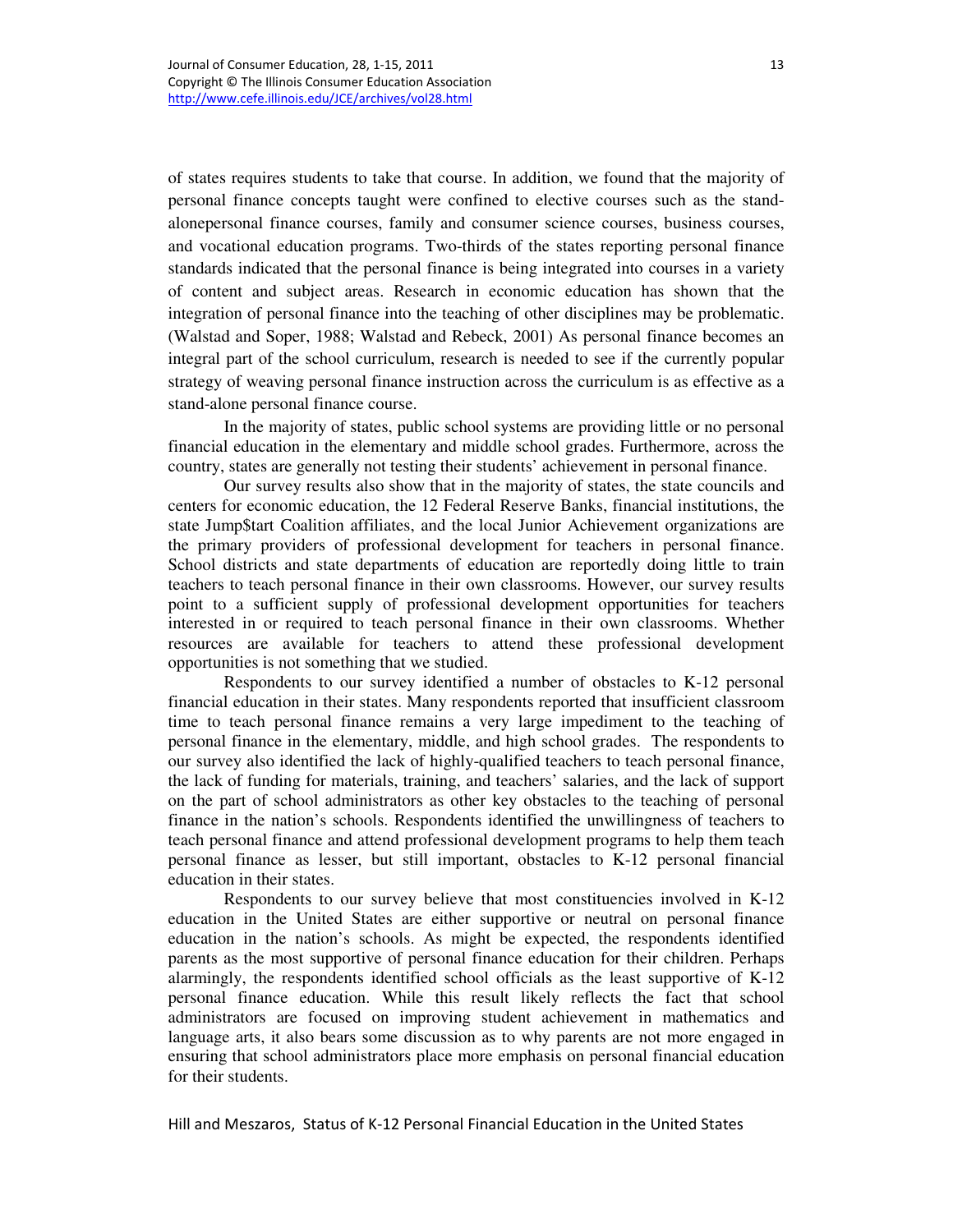It is clear that the nation's K-12 education system is making progress to expand the amount of personal finance education to our nation's young people. This progress is evident in the expansion of the number of states with personal finance standards over the last decade and the expansion in the number of states with mandates for personal financial education prior to high school graduation. Across the country, there are many teachers, schools, and school districts offering successful personal finance programs for their students. However, there are thousands more schools where this is not the experience. It is evident that the slow uptick in K-12 personal financial education in the United States is not fast enough to outrun the type of rapid financial innovation our economy has experienced over the last decade. We have much work left to do to ensure that our young people become the financially literate adults we hope they will be.

# **References**

- Council for Economic Education (CEE). (2009). Survey of the States 2009: Economic and Personal Finance Education in Our Nation's Schools. New York: CEE, from http://www.councilforeconed.org/about/survey2009/(Retrieved December 1, 2011).
- Junior Achievement/The Allstate Foundation. 2007. Personal Finance. Washington, D.C. fromhttp://www.myja.org/about/polls/personal\_finance\_2007.pdf(Retrieved December 1, 2011).
- Mandell, L., & Klein, L. (2007). Motivation and financial literacy. *Financial Services Review,* 16: 105-116.
- McCormick, M., &Godsted, D. (2006). Learning your monetary ABCs: The link between emergent literacy and early childhood financial literacy. National Financial Institute.
- National Association of State Boards of Education 2008. Who Will Own Our Children? The Report of the NASBE Commission on Financial and Investor Literacy. DC: NASBE.
- National Foundation for Credit Counseling. (2010). The 2010 Consumer Financial Literacy Survey Final Report, from http://www.nfcc.org/NewsRoom/FinancialLiteracy/files2010/2010ConsumerFina ncialLiteracySurveyFinalReport.pdf(Retrieved December 1, 2011).
- Reed, M. (2008).*Student Debt and the Class of 2007.* The Project on Student Debt, from http://projectonstudentdebt.org/files/pub/classof2007.pdf(Retrieved December 1, 2011).